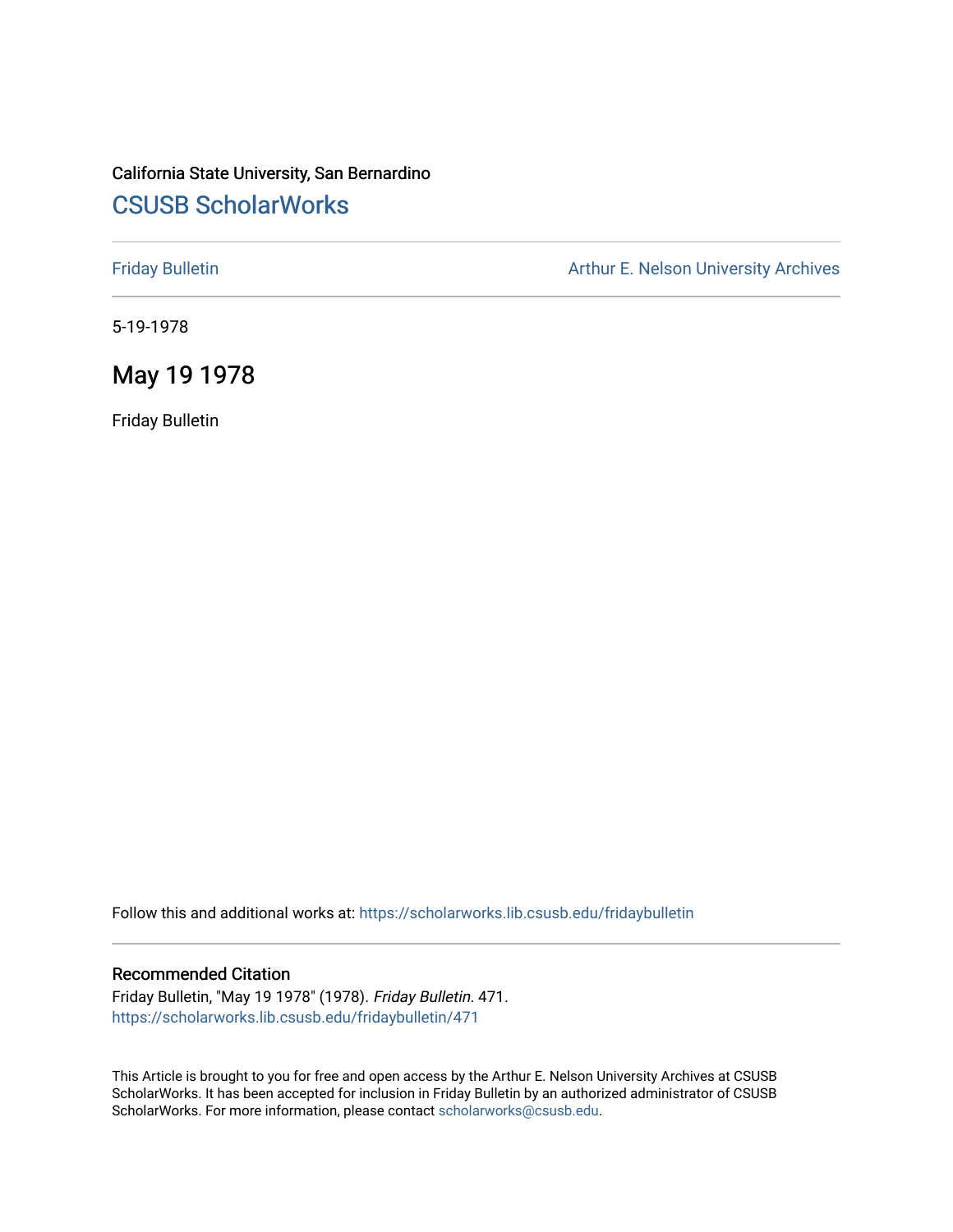CALIFORNIA STATE COLLEGE • SAN BERNARDINO **<sup>1965</sup>**

May 19, 1978

**,\*A** !!• **<sup>1978</sup>**

### COLLEGE RECEIVES \$255,479 HUMANITIES GRANT TO IMPROVE STUDENTS<sup>'</sup> WRITING SKILLS

THE **BULLETIN** 

Gal State, San Bernardino has received a \$235,479 grant from the National Endowment for the Humanities to improve students' writing skills.

The four-year program will train the entire faculty of the College to reinforce student writing skills in all classes. Through a summer seminar and a January retreat, one fourth of the tenure-track faculty will become involved in the program each year.

Certain faculty who have volunteered because of their interest also will be trained through intensive summer workshops, to design and teach courses in writing and to serve as resources in their particular disciplines. Selected community college instructors will be involved in the on-canpus seminars also.

Another conponent of the program is the development of a video-tape module for for the College's Leaming Center, to increase the skills of its staff in working individually with students. The writing reinforcement program, which has the endorsement of the faculty, is grounded in the conviction that all faculty, not just those in the English Department, have responsibility to foster and reinforce student writing skills.

Co-directors of the project will be Catherine Gannon (Academic Planning) and Helene Koon (English). Eugene Garver (Philosophy) also was involved in writing the proposal.

Funding begins in August. The first year's activities include a four-day seminar seminar, September 5-8, for 44 faculty, one leader and guest speakers; development of a film-tape module to train Learning Center student tutors; and a January retreat for the summer trainees. Participants in the September seminar will receive a \$200 stipend.

The program will be continually evaluated through such means as the College- **\* \* \***  COMMENCEMENT NEARS FOR GRADS AND FACULTY Nearly 500 bachelor and 130 master candidates have filed their intention to graduate at the end of the Spring Quarter. This makes a possible total of around 780 bachelor and 215 master graduates eligible to participate in the Commencement ceremony. (Continued on page^

The College's Twelfth Annual Commencement is scheduled for 9:30 a.m., Saturday, June 17, on the South Gymnasium Lawn.

*Note to* Faculty - Orders for cap and gown rental should be placed by faculty immediately to guarantee delivery in time for the June 17 commencement. Jim Arabatzis, Bookstore Manager, states that last year some late orders missed shipment on airline flights. Because of the special

(Continued on page  $\overline{5}$ )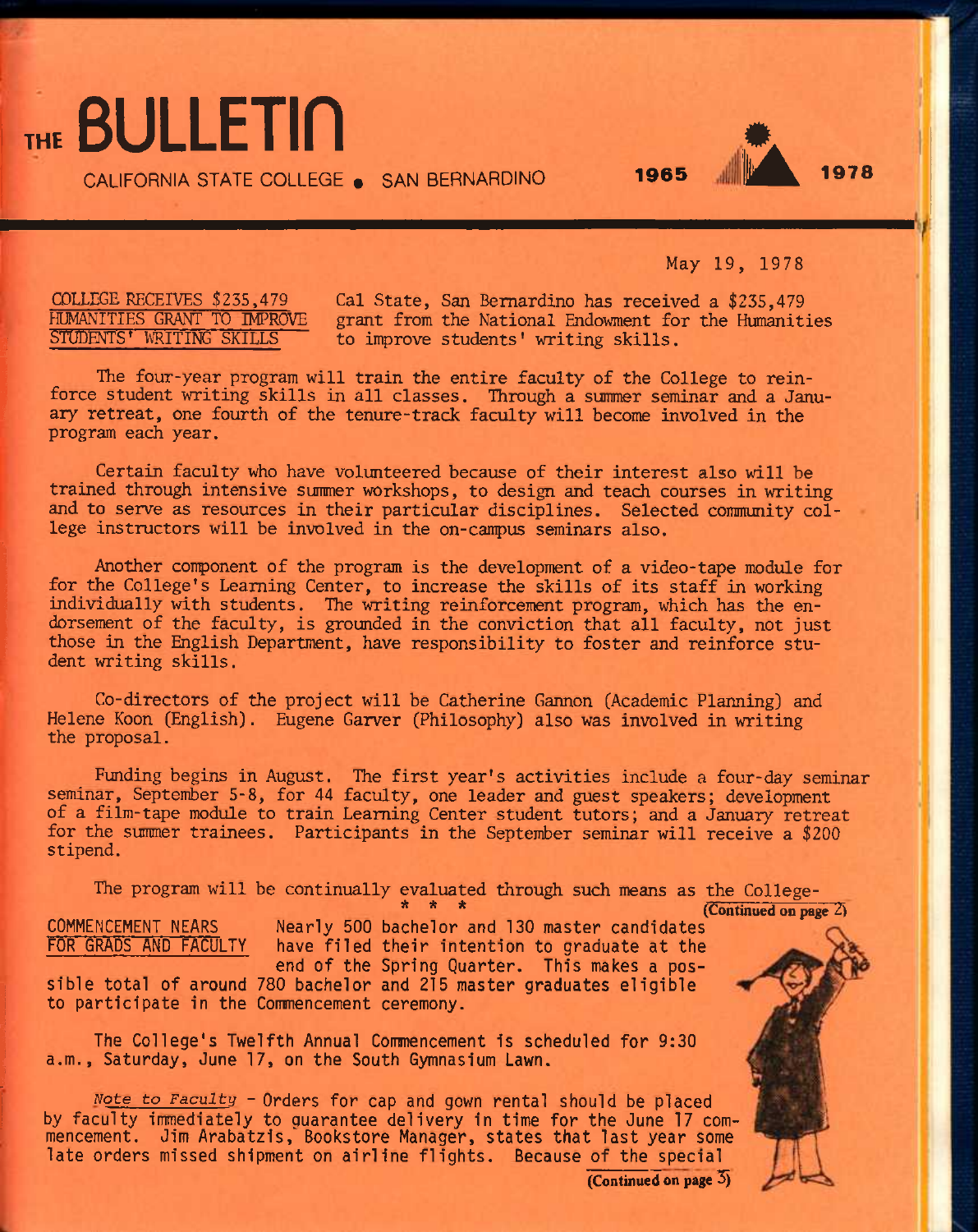\$235,479 GRANT Continued from page 1 wide Committee on Writing Proficiency, review of samples of student writing, results of the CSUC English placement test, classroom visitations, use of the SETE (student evaluation of

teaching effectiveness) forms and review by NEH evaluators.

**\* \* \*** 

*"THE HITE REPORT" Share Hite's The Hite Report will be discussed in a critique DISCUSSION WED. led by Sarojam Mankau, Assoc. Prof,, Biology. The book is based on information obtained from questionnaires returned by 3,000* 

*women, ages 14 to 78, and contains frank comments by the women. Wed., May 24, noon in CO-219.* 

*SOCIOLOGICAL The next Sociological Colloquium is on the subject "Ideological Per-COLLOQUIUM spectives on Welfare," scheduled for Wed., May 24, noon in LC-241, Mike Clarke, Asst. Prof., Admin., is the featured speaker.*  >(• St"

"MISS BRODIE" TICKETS - Some seats are still available for tonight's and Saturday nights performances of "The Prime of Miss Jean Brodie."

Tickets are also still being sold for next week's performances. Call 7452, *\* \** 

FILBECK AND STRONG IN Three separate works providing a range of musical variety<br>FACULTY MUSIC RECITAL will be performed by two members of the CSCSB faculty in will be performed by two members of the CSCSB faculty in a recital Sunday evening. May 21.

Loren Filbeck, Assoc. Prof., Music, baritone and Timothy Strong, Lecturer in Music,pianist, are the featured performers in the program, to begin at 7:30 p.m. in the Recital Hall.

Dr. Filbeck will sing Gustav Mahler's "Kindertotenlieder," a brooding, beautiful piece. Prof. Strong will play Chopin's "B Minor Sonata," which, written in 1844, is considered one of the composer's greatest works. Poulenc's "Sextet" will also be performed by Strong with five other instrumentalists. **\* \* \*** 

FOREIGN LANGUAGE The College's Foreign Language Field Day will take place Monday, May 22. This annual event, sponsored by the Foreign Language Department since 1971, offers an opportunity for visiting

high school language students and teachers to meet those from other schools and to get acquainted with the College and its faculty. Last year over 400 students participated in the day-long festival which included tours, songs, skits, puppetshows, dances and food tasting.



THE FOLLOWING EMPLOYEE IS WELCOMED TO CAMPUS:

7501 SCHUHRIEMEN, Cindy CHAMGES: Dorinda Thurman (Health Center) to CAITIB Asst. Cashier-Clerk, Acctg., AD-111

**EMPLOYMENT** 

ENFLOYMENT Intermediate Acct. Clerk, Payroll Office. Qual: type 50 wpm; equiv. to 1 yr. full-time cler. or bookkeeping exp.; ability to us 10 key calculator. Salary: \$364.50/mo.; 20 hrs. wk. for an inde-<br>OFFORIUNITIES term

Asst. IIB. Dept. of Nursing. Qual: type 50 wpm; shorthand 80 wpm; equiv. to 1 yr. full-time cler. exp. Salary: Cler. Asst. IIB, Dept. of Nursing. Quarty May 24. \$779/mo.; 40 hrs. wk.; permanent; apply by May 24.

Refrigeration Mechanic, Utility Plant. Duties may include: maint, of unit air conditioning & refrig, systems and in-<br>stalling & replacing compressors. Qual: 5 yrs, of exp. in the area & knowledge of legal requirements & sa Apply by June 2.

**+**  Cler. Asst. IIIA, Purchasing Dept. Qual: type 50 wpm; equv. to 3 yrs. full-time cler. exp. Salary: \$87l/mo.; 40 hrs. wk.; permanent; available July 18; apply ty May 23.

**+**  Cler. Asst. IIIA. Adms. A Records Office. Qual: type 50 wpm; equiv. to 3 yrs. of full-time office work. Salary: \$871/ mo.; 40 hrs. wk.; perm.; apply by May 22; available June 1.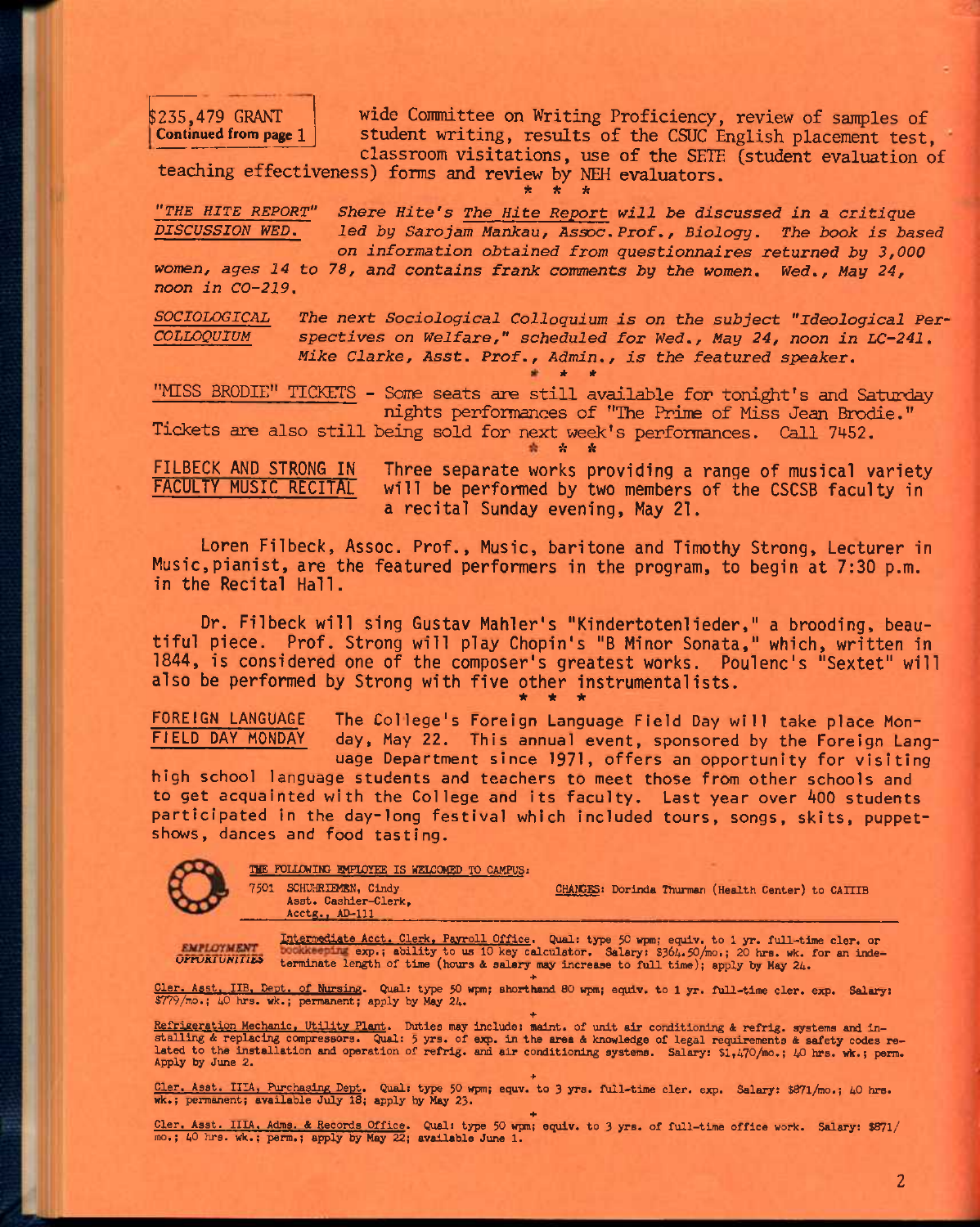**COMMENCEMENT** Continued from page 1 colors representing the faculty's universities, their academic hoods are particuarly difficult to receive shipment on without sufficient time allowed.

*Note to Schools and Departments -* The College administration is interested in learning whether any department or school would care to have a table at the Commencement reception set aside for them. This designated table could serve as a special area where faculty, students and their guests could meet following the ceremony.

Eight tables are placed around the Gym. If sufficient interest is exhibited in establishing especially designated tables, graduates could be informed of the fact along with other information on Commencement. Please call Barbara Nolte, 7217.for further information.



PHYSICAL EXAMS Free physical examinations are being offered at OFFERED TO FACULTY the College Student Health Center, AD-117, to OFFERED TO FACULTY the College Student Health Center, AD-117, to<br>STAFF AND STUDENTS faculty, staff and students, Members of the faculty, staff and students. Members of the Physical Assessment Nursing Class will conduct

the exams on three days, May 22, June 5 and June 12. Those participating should allow an hour. Please call 887-7218 for an appointment. *\* it "k* 

 $JARVIS-GANIN INITIATIVE$  A formal debate on the Jarvis-Gann initiative, perhaps  $SUBJECT OF DEBATE, FORM$  one of the most important propositions to reach the one of the most important propositions to reach the state ballot in years, will be staged on campus Thurs-

day, May 25. In support of the proposition will be Dr. George Glbbs, Professor of Economics and Accountancy at Claremont Men's College, and Dr. J. Cordell Robinson, Associate Professor of History at CSCSB.

The negative will be argued by San Bernardino County Supervisor James L. Mayfield and Jack Ratelle, City Manager of Fontana.

Dr. Carol Goss, Associate Professor of Political Science, will be the moderator. The debate is scheduled for 4 p.m.in LC-500. Open to all.

On Tuesday, May 23, the Congress of Faculty Associations will sponsor a forum on Proposition 13, during which a tape featuring Governor Brown's comments on the initiative will be played.

> 雀 来



*LOST S FOUND ~ If you have lost an article on*  OR OUR NFORMATION campus this year, please check with the Lost *and Found at the College Police Department, Numerous books, articles of clothing and mis-*

*cellaneous items will soon be disposed of according to College policy,* 

*STUDENT UNION CIDSED SATURDAYS - The Student Union will be closed on Saturdays, according to recent action taken by the Unions Board of Directors.* 

**+** 

*P.E. FACILITIES- The swimming pool will be open from noon until 5 p,m. Saturdays and* Sundays *beginning May 20 for the remainder of the Spring Quarter. Handball/*  racquetball courts will not open until 10 a.m. Mondays and Fridays during the *Spring quarter. Open at 8 a.m. other weekdays; open at noon Saturday and* Sunday.

*•h* 

ACADEMIC PROGRAM PUBLICATION - The Library has received from the Chancellor's Of*fice the publication Academic Program and Resource Planning in the CSUC 1978-79 through 1982-83, Ref/LD/729/C9/A48/1978.* 

•f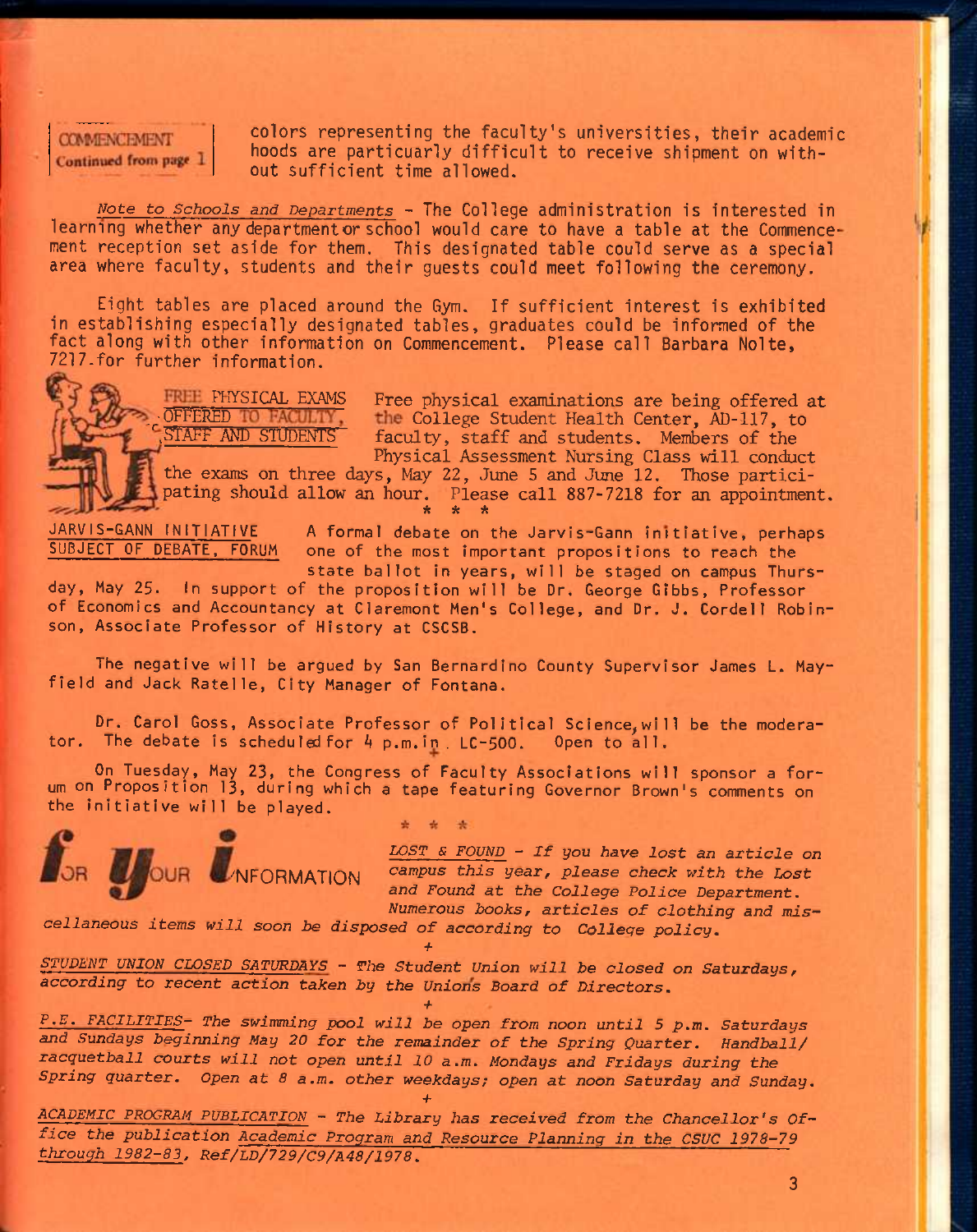king up This week three members of the faculty were guest up. This week three members of the faculty were gues<br>lecturers in the Women's Literature Class at Colton High School: Margaret Gibbs (Administration)

on "Goal Setting for Women," Carol Goss (Political Science) on "Women in Politics," and Mireille Rydell (French) on "Women's Lib in the Middle Ages."

**+**  Sherrie Bartell (Education) is discussing "Love, Caring and Friendship" with a psychology class at Rubidoux Alternative High School today.

**+**  Michael Clarke (Administration) is speaking today on "Northern Ireland^-The Last Colony" at the Crestline Rotary Club.

**+**  James Finley (Administration) gave a speech on "The Administration Looks at the Economy" on May 15 at the Arlington Hi-12 Club in Riverside.

**+**  Lee Kalbus (Chemistry) presented a talk, "The History of Energy Use," at a Fresrio State University Energy Conservation Workshop for Teachers in Visalia, May 13\*

**+**  Charlotte liams (Education) lectured on "Hue & Cry-Why? The Back-to-Basics Movement" to the American Business Women in San Bernardino, May 17.

*+*  Janice Loutzenhiser (Administration) addressed the Women in American Society Class at R.C.C. on "The Woman Alone-Estate Planning for Women," May 15•

**+**  James Murphy (Math) is giving a speech on "World Population" to the Ramona High School U.S. History class today.

**+**  David Null (Health Science) spoke on "Employment Opportunities in the Field of Occupational Health & Safety" to a Banning High School class, May 18.  $\frac{1}{2}$ 

\* \* \*



Richard Ackley (Academic Admin.) has been appointed to the National Advisory Board of the American Security

Council for 1978-79.

**Professional Activities** M.R. Burgess (Library) was co-lecturer at a two-day  $r$ lass on "Publish It Yourself" held at UCR, May 12-13.

Bruce Golden (English) was awarded a National Endowment for the Humanities Fellowship for College Teachers to study and conduct research in Renaissance self fashioning at UC, Berkeley this summer. Dr. Golden also was elected co-chairman of the English Liaison Committee of the Articulation Conference of the State of California at its meeting April 27—28 in San Francisco, Members are drawn from high schools, community colleges, and the CSUC and U.C. systems. He was appointed by the Chancellor for a three-year term,

**\* \* \* PUBLICATIONS** David Sbichor (Sociology) had an article, co-authored with Solomon Kobrin, "Criminal Behavior Among the Elderly" published in the April, 1978 issue of The Gerontologist.

**+**  Alexander Sokoloff (Biology) has an article in the March, 1978 Researches on. Population Ecology Journal entitled"Observations on Populations of the Horseshoe Crab Limulus (=Xiphosura) Polyphemus."

**Jazz Ensemble** Wed. **May24**  Paul Curnow, conductor 8:15 p.m./free

A Dixieland band, jazz octet and a heavy concentration on the blues are just a part of the highlights of the Jazz Ensemble.

Conducted by Paul Curnow, a number of original works are also featured. Open to al1, free of charge.